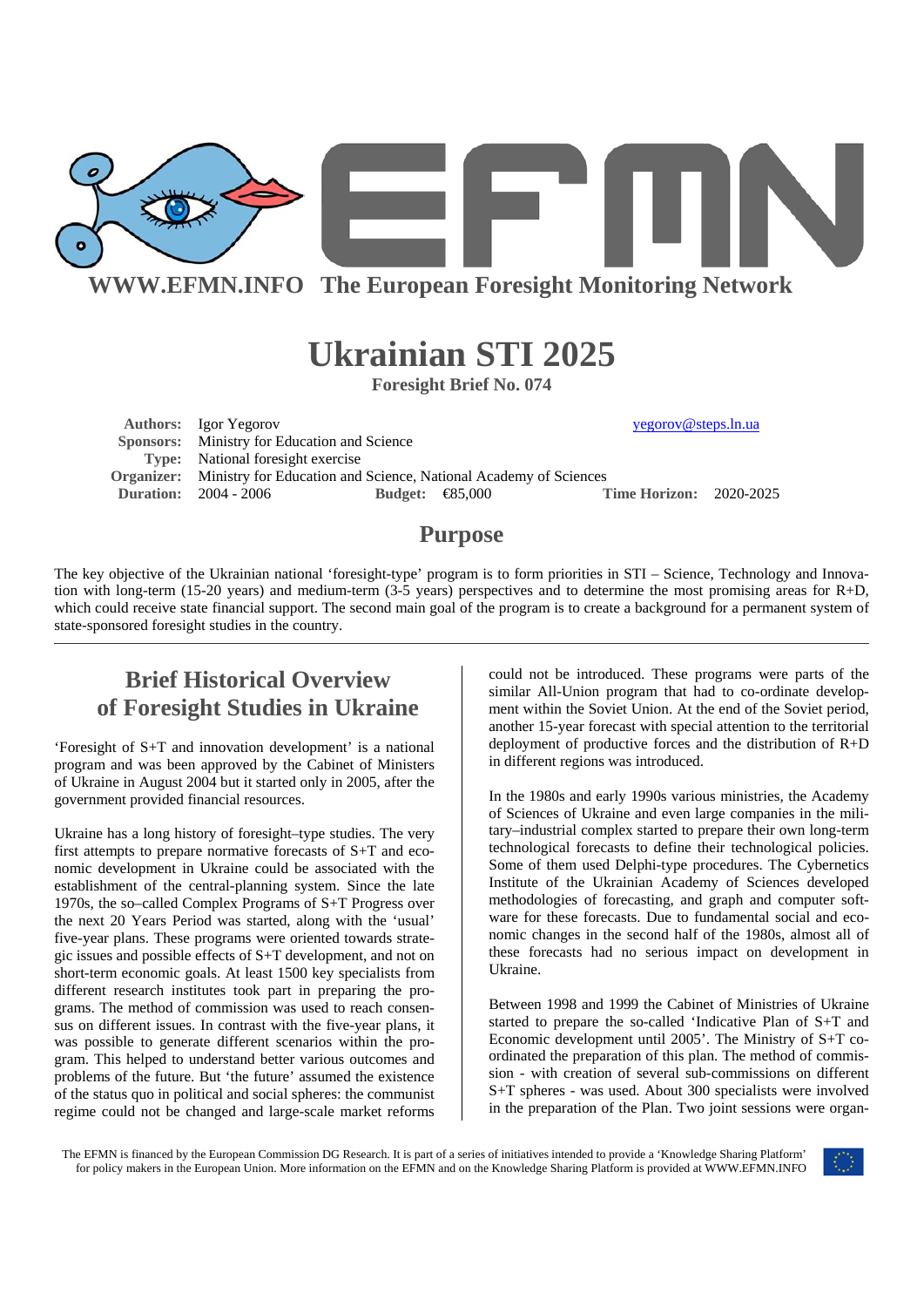ized at the end of the one-year project. After changes in the government, though, the draft of the plan was forgotten - de-

## **More Routine Required for Setting S+T Priorities**

Every five years, the Ukrainian parliament establishes several main S+T priorities and the government starts dozens of technologically oriented programs. It is widely recognized that priorities are formulated in a very broad sense and the programs are not well designed and they have insufficient financial resources to be undertaken. Time horizons of the specific programs and projects are usually short (1-3 years) and it is often unclear who the addressee of the results is and what the economic parameters of innovative products will be. That is why the government has decided to supplement existing mechanisms by the new foresight-type program.

# **Experts Discussing New Technologies and Innovation**

The Ministry for Education and Science (MES) of Ukraine is responsible for the distribution of money between participants of the program and its general logistics. The National Academy of Sciences of Ukraine is responsible for the content of the foresight studies.

Elements of the Delphi technique and commission method have been used in the program. In the first stage, the Scientific Council of the program was formed. It includes around 30 prominent Ukrainian scientists and top state officials. Two research institutes - one from the Academy and the second from the MES - were nominated representing the basic organizations, which were responsible for the technical side of the program's realization.

After broad consultations, fifteen thematic groups of scientists and other specialists were formed to discuss the following issues:

- Actual problems of state support of basic sciences and its infrastructure,
- Biotechnologies.
- Means and technologies for medical treatment of common diseases,
- Telecommunication, information technologies and resources; optical electronics and new computing technologies,
- Energy saving, non-traditional and renewable energy sources, problems of hydrogen energy utilization,
- Advanced technologies of agricultural production and the food industry,
- Technologies of metal welding and treatment of metals and alloys, new composite materials,

spite being published and disseminated between different state ministries and agencies.

In fact the program has four main tasks:

- To elaborate the basic and alternative variants of  $S+T$  and innovation development of the country,
- To form a list of the most prospective technologies and innovations, which will create opportunities for opening new external markets,
- To form a list of so-called critical technologies, which will have exceptional importance for the stable development of the national economy and for national security,
- To prepare recommendations for the Ukrainian government on how to use effectively R+D results, financed by the state, and to create the background for the permanent system of foresight-type studies in the country.
- Lasers and ionization technologies; nanotechnologies, functional and instrumental materials,
- Perspective chemical materials and technologies,
- Protection of environment and sustainable development,
- Macroeconomic drivers, demography and human potential,
- Applied aspects of earth sciences,
- Innovation in construction and architecture,
- Innovation in transportation systems,
- Space technologies and 'dual-use' technologies in the national economy.

Every group of experts consisted of 25-40 specialists from different research institutes, universities or leading industrial companies, usually from different cities of Ukraine. Special questionnaires were prepared and distributed among these experts in a two-stage Delphi procedure.

In the second stage, about 20% of experts were substituted by other specialists as a result of the analysis of the initial responses. The third round of survey is under way at the time of writing, and is planned to be finished between September and October 2006. The third round has to provide recommendations on how to improve the situation with S+T and innovation in Ukraine.

Every previous stage / round of Delphi was ended with special conferences and roundtables of experts and invited 'external' specialists, who discussed the key results of the program. Publications on the results of the studies were prepared and widely distributed among specialists within the country. In fact, everyone could express his or her opinion on the key findings of the program. It is worth mentioning that with the assistance of the British Council, British specialists with experience in Foresight programs took part in methodological seminars and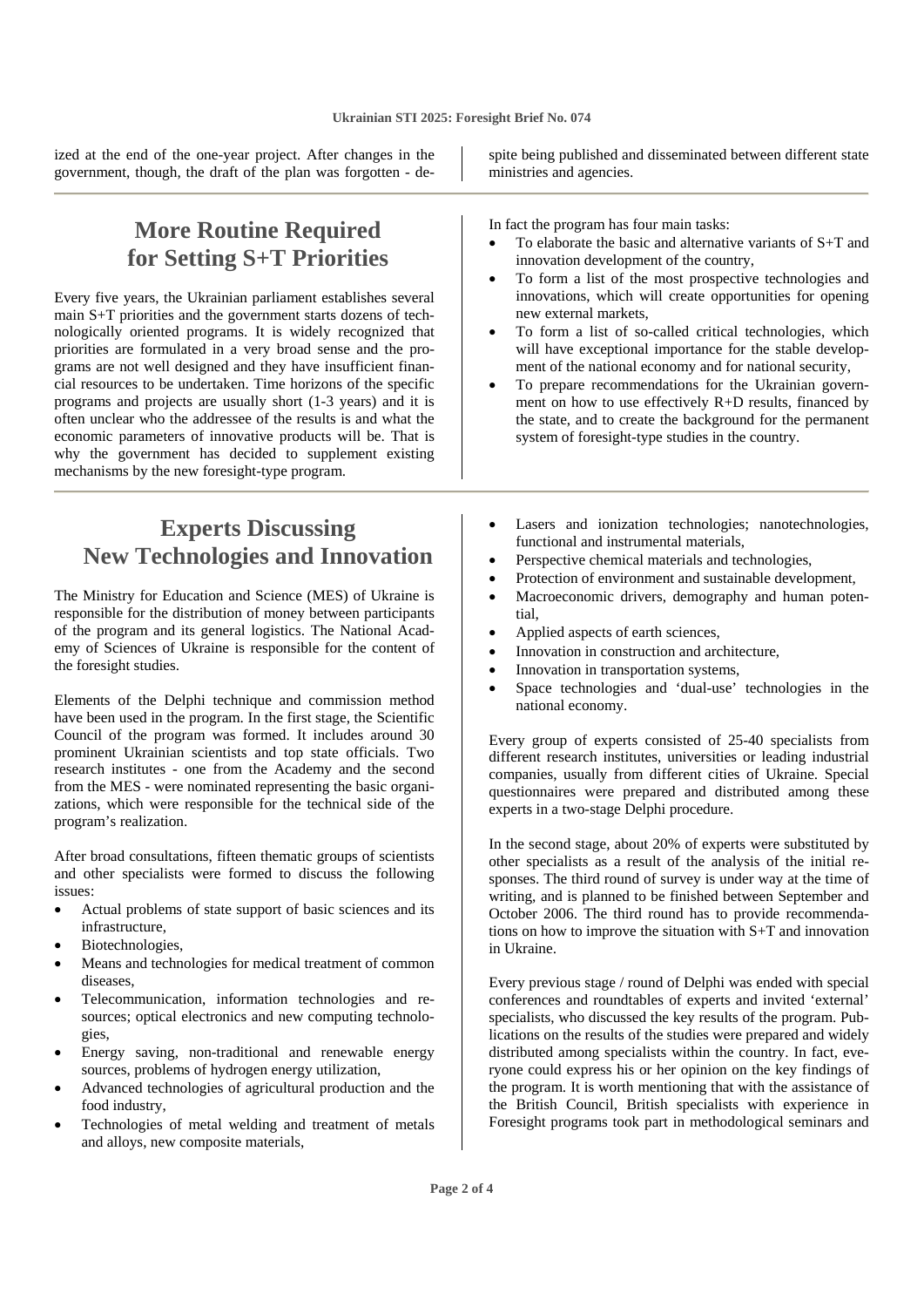conferences, which were organized within the program in 2005-2006.

## **Reduction of R+D Funding – Lack of Human Resources**

The years of transition have demonstrated that the state had no sufficient material resources to preserve science in such conditions that it did over the years of the Soviet regime. Substantial reductions in R+D funding occurred during the period of market transformation, including cutting back on funds for financing new purchases of research equipment, while science was deprived of prestige and the status of scientists eroded.

These changes resulted in a gradual reduction in the number of researchers and a collapse of many branch – industrial - research institutes. Many scientists of middle age left their academic establishments and industry institutes and swapped their activities for more profitable ones, while others emigrated.

This has caused a deepening age gap between different groups of scientists, which was accompanied by the considerable shortage of 30-40 years old specialists - the most active part in terms of creative capacities. This age crisis in science will be hanging over Ukraine in the years to come. Alongside senior generations leaving active involvement in science, the shortage of skilled specialists will be more evident. By implementing urgent measures, the processes of age unbalance of personnel structure can be halted. However, the problem is complicated by the circumstance that it is very difficult to resume research activities after a break of several years because of the very specificity of this activity. In particular, measures undertaken by the government to increase payments to research fellows are inadequate for changing the situation radically, although they might make the crisis less acute.

#### **Slackening of the Ukrainian Innovation System**

The current low level of relative expenditure on S+T in Ukraine is incapable of supporting efficient research processes since funds barely suffice for paying relatively low wages and utility bills. Ukraine spends much less per researcher per year than EU countries, including new member-states, and even less than India or South Africa. Specialists who are involved in the foresight program suggest that the government as well as private sector could increase financial support for S+T, but any increases are unlikely to be enough to reach levels comparable to those of neighbouring Eastern European countries.

The national innovation system is weak, as the authorities do not pay serious attention to the stimulation of development of high-tech sectors. Creation of conditions for growth of high-

tech enterprises is the key for the future of the national economy. If the government would establish any system, in which traditional sectors of the economy would not have artificial privileges, it would be possible to shift resources to innovations and R+D.

#### **Strengthening the Traditional Research Areas**

As to particular research areas, traditionally, Ukrainian scientists have relatively strong positions in material sciences, physics, and some technical disciplines. Here, Ukrainian experts look forward with restrained optimism. It seems that in some scientific fields S+T development will preserve dynamism and it is possible to expect interesting applied results, as, for example, in welding technologies. It is worth noting that problems of energy saving, utilization of alternative sources of energy and upgrading of the energy generating system have received the highest ratings for their importance. Bearing in mind existing potential and experience, there is a high chance that these problems will be studied and (partially) solved successfully.

#### **The High-tech Divide**

On the other hand, the gap between Ukraine and the developed countries in such areas as biotechnology, genetics, electronics, nanotechnologies, and health care methods will grow, despite these research areas having received high ratings for their importance from experts as well as Ukrainian scientists having promising results in some narrow sub-fields of these disciplines.

Interdisciplinary research, such as physical and chemical biology, sensors and environmental studies were mentioned as important directions of development.

Traditionally, Ukrainian experts have put much effort into research and technologies. But now and in the foreseeable future the country cannot conduct this research without engaging in intense international co-operation. The focus is being shifted towards practical aspects of the research, including observation of agriculture, telecommunications, and weather forecasts.

The development of the aviation industry, including the introduction of several new planes such as the AN-70 and modernisation of the  $AN-225$ , is under serious threat after worsening relations with Russia. At least several important joint projects have been halted and the prospects of other projects are not clear.